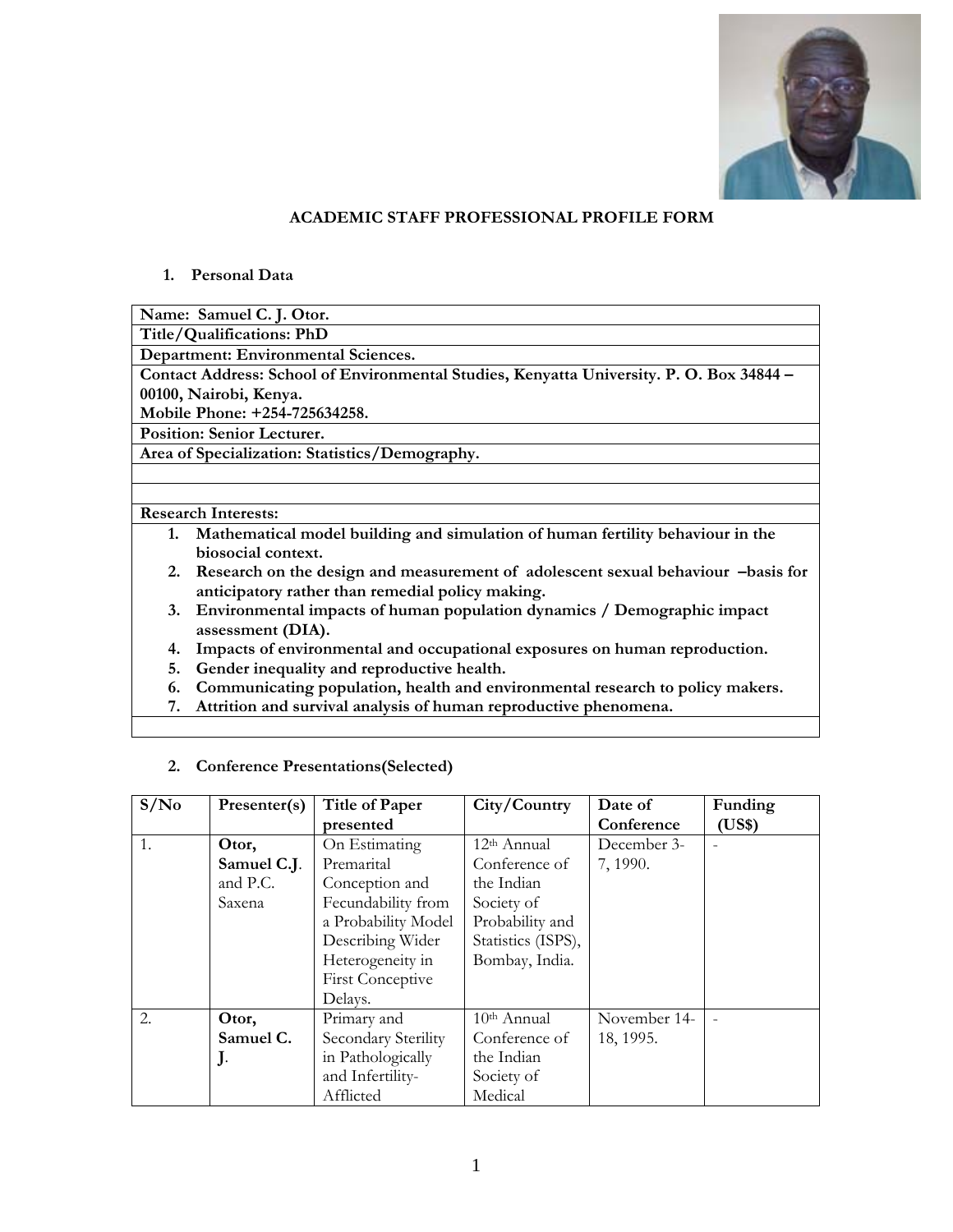|    |                                                   | Population:<br>Relationship Re-                                                                                                                       | Statistics(ISMS),<br>Bombay, India.                                                                                                   |                            |                |
|----|---------------------------------------------------|-------------------------------------------------------------------------------------------------------------------------------------------------------|---------------------------------------------------------------------------------------------------------------------------------------|----------------------------|----------------|
|    |                                                   | examined.                                                                                                                                             |                                                                                                                                       |                            |                |
| 3. | Otor,<br>Samuel C.<br>J. and<br>Arvind<br>Pandey. | Fertility Transition<br>in Sudan: A<br>Biosocial<br>Perspective.                                                                                      | Census Users<br>Conference,<br>Khartoum,<br>Sudan.                                                                                    | September 17,<br>1995.     | $\equiv$       |
| 4. | Otor,<br>Samuel C.<br>J.                          | Estimating<br>Premarital<br>Conceptions and<br>Fecundability from<br><b>First Coceptive</b><br>Delays Using<br>Inflated Probability<br>Model.         | Organized by<br>International<br>Biometrics<br>Society,<br>Nairobi, Kenya.                                                            | October 3,<br>1996.        |                |
| 5. | Pandey,<br>Arvind and<br>Samuel C.<br>J. Otor.    | Infertility in Sub-<br>Saharan Africa: A<br>Case Study of<br>Sudan.                                                                                   | International<br>Union for the<br>Scientific Study<br>of Population<br>(IUSSP),<br>Manila,<br>Philippines.                            | September 24-<br>27, 1996. | $\frac{1}{2}$  |
| 6. | Otor,<br>Samuel C.<br>J.                          | Heterogeneous<br>Social Environment<br>and Land Care and<br>Community<br>Stewardship in the<br>Eastern Africa<br>Region: A Looming<br>Social Dilemma. | $\overline{9}$ <sup>th</sup> Annual<br>Conference of<br>the Eastern<br>Africa<br>Environment<br>Network<br>(EAEN),<br>Nairobi, Kenya. | May 28-29,<br>1999.        | $\overline{a}$ |
| 7. | Otor,<br>Samuel C.<br>J.                          | Female Adolescent<br>Transition to<br>Coitus: A<br>Probability Life-<br>Length Model.                                                                 | 2 <sup>nd</sup> Biennial<br>Conference of<br>the Population<br>Association of<br>Kenya (PAK),<br>Nairobi, Kenya.                      | January 23-26,<br>2000.    | $\overline{a}$ |
| 8. | Otor,<br>Samuel C.<br>J.                          | Population<br>Displacement in<br>South Sudan:<br>Implications for<br>Network for<br>Environmental<br>Conservation.                                    | 10 <sup>th</sup> Annual<br>Conference of<br>EAEN,<br>Nairobi, Kenya.                                                                  | May 26-27,<br>2000.        | $\frac{1}{2}$  |
| 9. | Otor,<br>Samuel C.<br>J.                          | Gender and<br>Empowerment: An<br>Intervention for<br>Intra-Household<br>Micro-Networking<br>in Eastern Africa<br>Region.                              | 11 <sup>th</sup> Annual<br>Conference of<br>EAEN,<br>Nairobi, Kenya.                                                                  | May 25-26,<br>2001.        | $\overline{a}$ |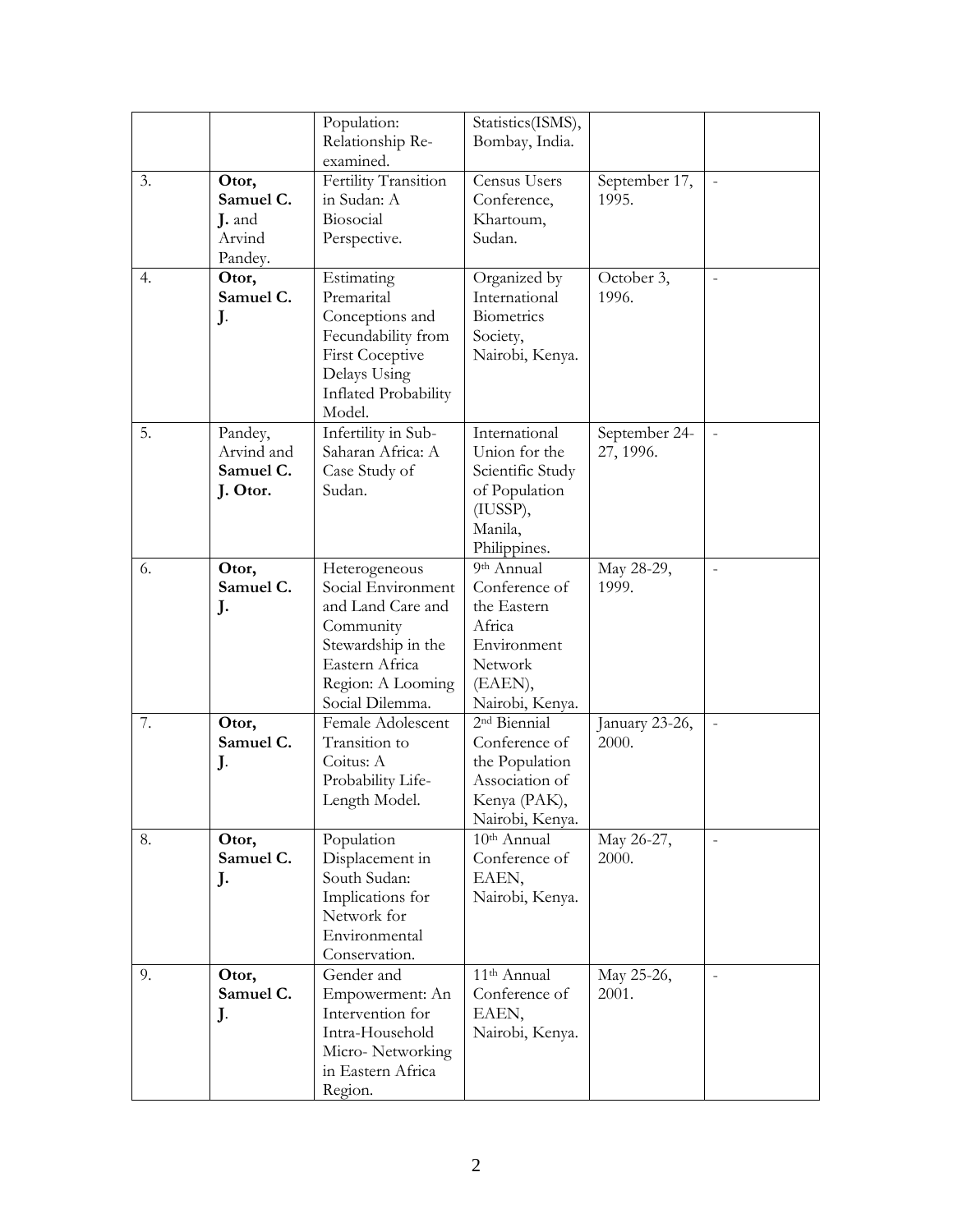| 10. | Mugendi, D.     | Soil Fertility               | African Crop      | November,          | $\overline{\phantom{0}}$ |
|-----|-----------------|------------------------------|-------------------|--------------------|--------------------------|
|     | N., ,           | Strategies for               | Science           | 2001.              |                          |
|     | Samuel C.       | Improved Food                | Conference,       |                    |                          |
|     | J. Otor,        | Production in                | Lagos, Nigeria.   |                    |                          |
|     |                 | Central Kenya.               |                   |                    |                          |
| 11. | Mucheru, M.     | Enhancement of               | 19th Soil Science | December 2-        | $\overline{\phantom{0}}$ |
|     | W., , and       | Food Productivity            | Society of East   | 7, 2001.           |                          |
|     | Samuel C.       | Using Locally                | Africa (SSSEA)    |                    |                          |
|     | J. Otor         | Available Soil               | Conference,       |                    |                          |
|     |                 | Replenishment                | Moshi,            |                    |                          |
|     |                 | Inputs in Central            | Tanzania.         |                    |                          |
|     |                 | Kenya.                       |                   |                    |                          |
| 12. | Otor,           | Heterogeneous                | 3rd Biennial      | $27th$ Feb. $-1st$ | $\overline{a}$           |
|     | Samuel C.       | Social Environment           | Conference of     | March, 2002.       |                          |
|     | J.              | and Optimal Family           | PAK,              |                    |                          |
|     |                 | Size Strategies in           | Machakos,         |                    |                          |
|     |                 | Sub-Saharan                  | Kenya.            |                    |                          |
|     |                 | Africa: Implications         |                   |                    |                          |
|     |                 | for Empirical                |                   |                    |                          |
|     |                 | Research.                    |                   |                    |                          |
| 13. | Kangai,         | Pre-survey of the            | 20th SSSEA        | December 1-        | $\overline{a}$           |
|     | R.A.,           | Adoption Potential           | Conference,       | 6, 2002            |                          |
|     | Mucheru, M.     | of Soil Fertility            | Mbare, Uganda.    |                    |                          |
|     | W.,             | Improvement                  |                   |                    |                          |
|     | Mugendi, D.     | Strategies in Chuka,         |                   |                    |                          |
|     | $N1$ , Otor, S. | Eastern Kenya.               |                   |                    |                          |
|     | C. J. and       |                              |                   |                    |                          |
|     | Waswa, W.       |                              |                   |                    |                          |
|     | S.              |                              |                   |                    |                          |
| 14. | Mutegi, J.K.,   | Farmers'                     | 20th SSSEA        | December 1 -       |                          |
|     | Mugendi, D.     | Evaluation of                | Conference,       | 6, 2002.           |                          |
|     | N., Kung'u,     | Counter Hedges for           | Mbare, Uganda     |                    |                          |
|     | $J. B.,$ Otor,  | Soil Conservation            |                   |                    |                          |
|     | S. C.J. and     | and Nutrient                 |                   |                    |                          |
|     | Mugwe, J.       | Cycling: A Case              |                   |                    |                          |
|     |                 | Study of Central             |                   |                    |                          |
|     |                 | Highlands of                 |                   |                    |                          |
|     |                 | Kenya.                       |                   |                    |                          |
| 15. | Kangai, R.      | Cost-Benefit                 | 21st SSSEA        | December 1 -       |                          |
|     | A., Mugendi,    | Analysis of Farmer-          | Conference,       | 5, 2003.           |                          |
|     | D. N.,          | <b>Tested Soil Fertility</b> | Eldoret, Kenya.   |                    |                          |
|     | Mucheru, M.     | Replenishment                |                   |                    |                          |
|     | W., Otor, S.    | Technologies in              |                   |                    |                          |
|     | C. J.,          | Kirege Location,             |                   |                    |                          |
|     | Waswa, B.       | Chuka Division,              |                   |                    |                          |
|     | S., Kung'u, J.  | Eastern Kenya.               |                   |                    |                          |
|     | B. and          |                              |                   |                    |                          |
|     | Mugwe, J.       |                              |                   |                    |                          |
| 16. | Mucheru,        | Farmer                       | International     | April 14-16,       | $\overline{\phantom{a}}$ |
|     | M.,             | Participation in             | Symposium,        | 2003.              |                          |
|     | Mugendi, D.     | <b>Enhancing Food</b>        | Kenyatta          |                    |                          |
|     | N., Kangai,     | Productivity                 | University,       |                    |                          |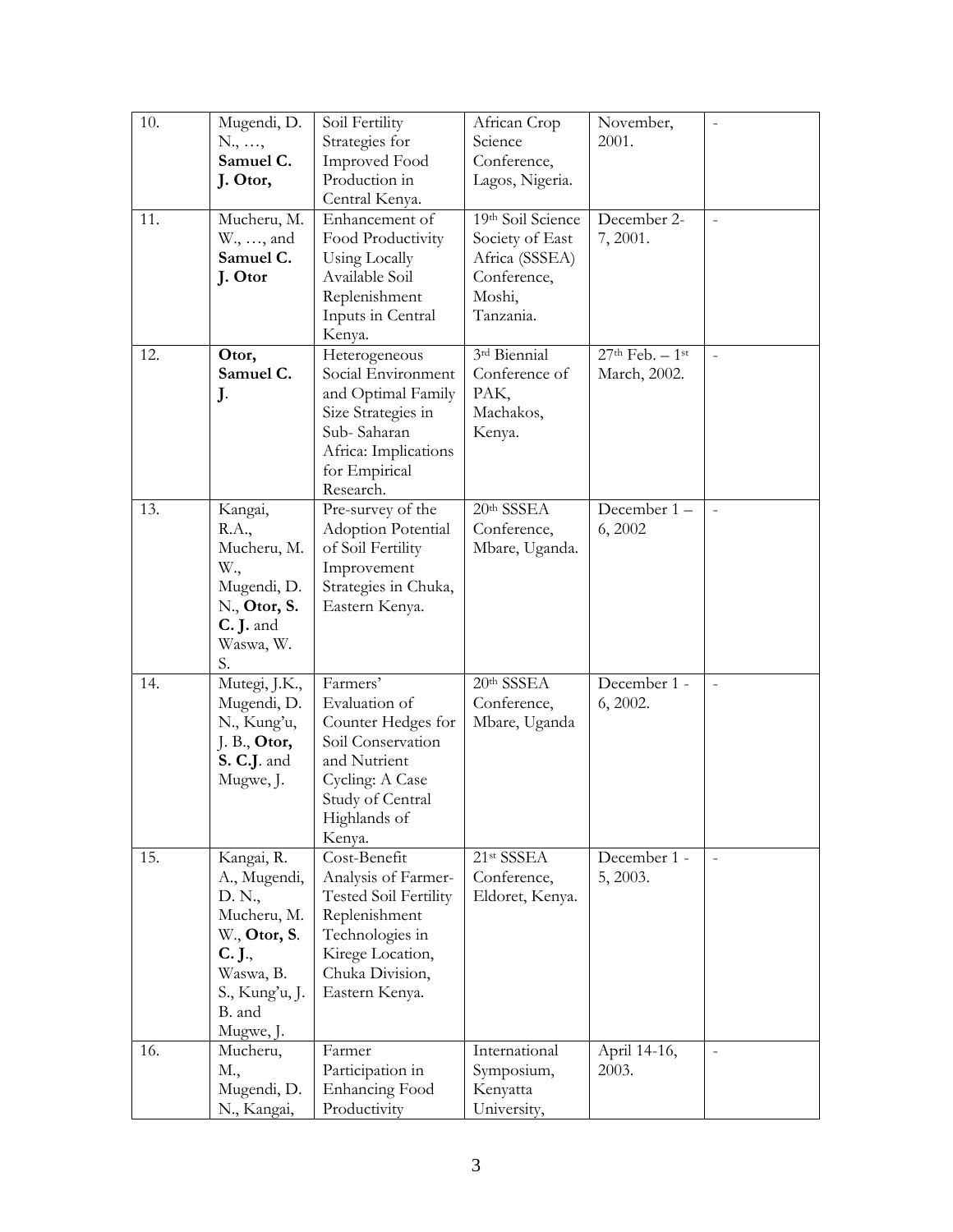|     | R., Kung'u,   | through                | Nairobi, Kenya. |            |                |
|-----|---------------|------------------------|-----------------|------------|----------------|
|     | J., Mugwe, J. | Agroforestry in the    |                 |            |                |
|     | and Otor, S.  | Central Highlands,     |                 |            |                |
|     | C. J.         | Kenya.                 |                 |            |                |
| 17. | Otor,         | The Ecoregional        | 14th Annual     | May 14-15, | $\overline{a}$ |
|     | Samuel C.     | Model and its          | Conference of   | 2004.      |                |
|     | J.            | Implications for       | EAEN,           |            |                |
|     |               | Environmental          | Nairobi, Kenya. |            |                |
|     |               | Justice in Africa:     |                 |            |                |
|     |               | overthrowing the       |                 |            |                |
|     |               | False God of           |                 |            |                |
|     |               | Modernization          |                 |            |                |
|     |               | Paradigm.              |                 |            |                |
| 18. | Otor,         | Environmental          | $16th$ Annual   | May 26-27, | $\frac{1}{2}$  |
|     | Samuel C.     | Issues in Sudan:       | Conference of   | 2006.      |                |
|     | J.            | Addressing the         | EAEN,           |            |                |
|     |               | Normative and          | Nairobi, Kenya. |            |                |
|     |               | Post-War               |                 |            |                |
|     |               | Challenges for         |                 |            |                |
|     |               | Sustainable Use of     |                 |            |                |
|     |               | Nature.                |                 |            |                |
| 19. | Otor,         | Biological             | Conference on   | May 23-    |                |
|     | Samuel C.     | Predisposition and     | Integration on  | 24,2008.   |                |
|     | J.            | Cultural Norms in      | HIV/AIDS,       |            |                |
|     |               | Female Adolescent      | Sexual and      |            |                |
|     |               | Sexual and             | Reproductive    |            |                |
|     |               | Reproductive           | Health in       |            |                |
|     |               | Behaviours: Health     | Africa', Kenya  |            |                |
|     |               | Risks and Policy       | Institute of    |            |                |
|     |               | Implications.          | Education       |            |                |
|     |               |                        | (KIE), Nairobi, |            |                |
|     |               |                        | Kenya.          |            |                |
| 20. | Otor,         | <b>Energy Sourcing</b> | $19th$ Annual   | May 22-23, |                |
|     | Samuel C.     | and Expenditure,       | Conference of   | 2009.      |                |
|     | J.            | and Gender             | EAEN,           |            |                |
|     |               | Prejudice: impacts     | Nairobi, Kenya. |            |                |
|     |               | on Women's Status      |                 |            |                |
|     |               | and Reproductive       |                 |            |                |
|     |               | Health.                |                 |            |                |

# **3. Research**

| S/N <sub>0</sub> | Researcher   Year | Title | Donor | Funding (US\$) |
|------------------|-------------------|-------|-------|----------------|
|                  |                   |       |       |                |
|                  |                   |       |       |                |
|                  |                   |       |       |                |

## **4. Funded projects**

| $S/N_0$ | Researcher | Year | Title | <b>Granting Body</b> | Funding |
|---------|------------|------|-------|----------------------|---------|
|         | (s         |      |       |                      | US\$)   |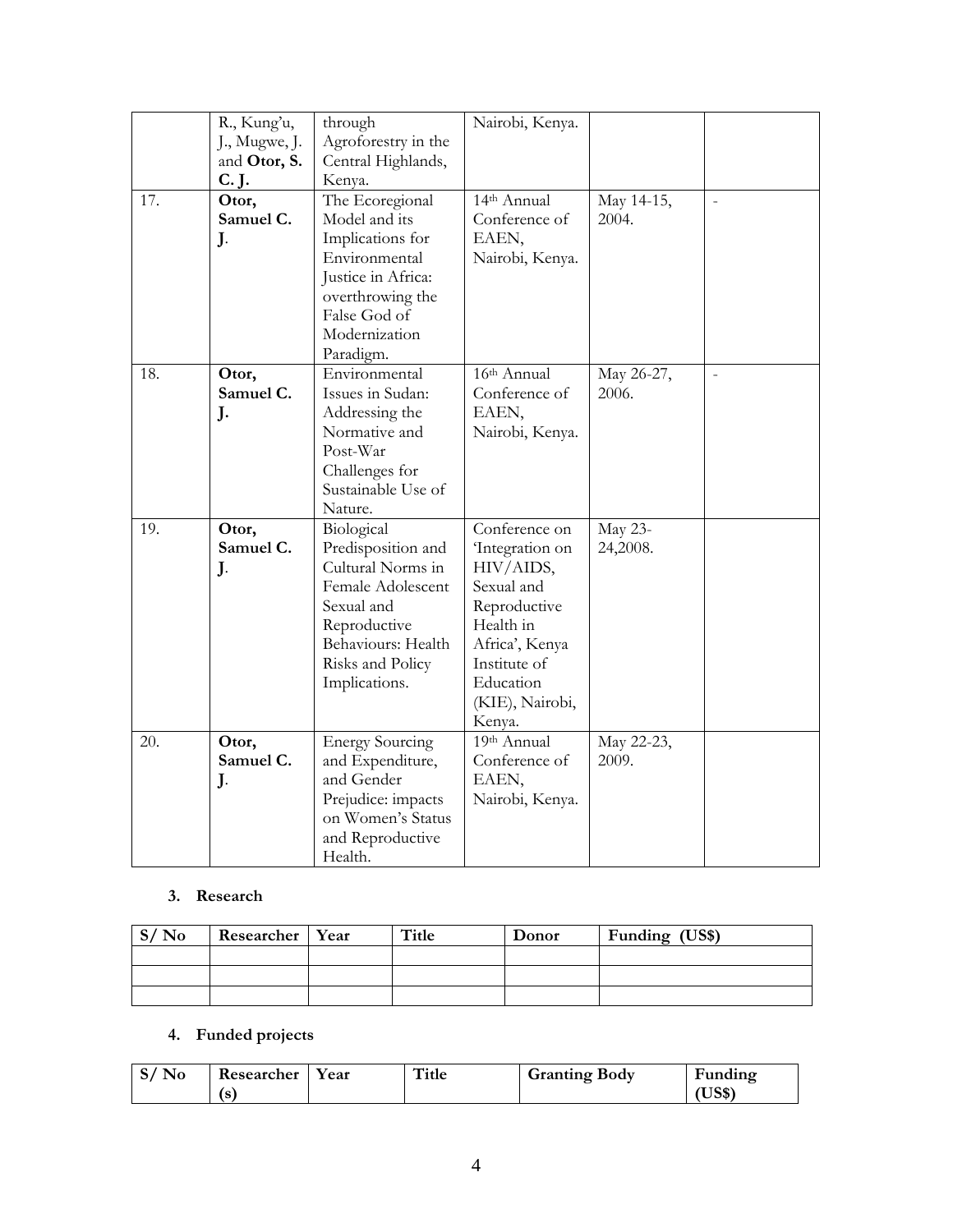| Eucharia    | 2007/2008 | Nurturing   | Regional Universities | 66,250 |
|-------------|-----------|-------------|-----------------------|--------|
| Kenya (KU   |           | Grant       | Forum(RUFORUM)        |        |
| Liaison     |           | Proposal to | for Capacity Building |        |
| Officer);   |           | facilitate  | in Agriculture, based |        |
| Samuel      |           | Training of | in Kampala, Uganda.   |        |
| Otor and    |           | Master of   |                       |        |
| Ethel       |           | Science     |                       |        |
| Monda       |           | Students at |                       |        |
| (Collaborat |           | Kenyatta    |                       |        |
| ors).       |           | University. |                       |        |
|             |           |             |                       |        |
|             |           |             |                       |        |

## **5. Publications(selected)**

| $S/N0$ . | Author                                   | Year | <b>Title</b>                                                                                                                                 | Journal/Book<br>Title                                                                       | ISBN/ISSN<br>Reference         |
|----------|------------------------------------------|------|----------------------------------------------------------------------------------------------------------------------------------------------|---------------------------------------------------------------------------------------------|--------------------------------|
| 1.       | Otor, Samuel C. J.                       | 1994 | Primary and<br>Secondary<br>Sterility in<br>Pathologically,<br>and Infertility-<br>Afflicted<br>Populations:<br>Relationship<br>Re-examined. | Biosocial<br>Aspects of<br>Human Fertility<br>- Models and<br>Applications.<br>Pp. 115-132. | No.<br>ISBN: 81-<br>7018-802-4 |
| 2.       | Otor, Samuel C. J.<br>and Arvind Pandey  | 1998 | Puberty and<br>the Family<br>Formation<br>Process in<br>Sudan: Age-a-<br>menarche<br>Differential<br>Fecundity<br>Hypothesis<br>Revisited.   | Journal of Social<br>Biology. $45(3-4)$ :<br>246-259.                                       | ISSN: 0037-<br>766X            |
| 3.       | Otor, Samuel C. J.<br>and Arvind Pandey  | 1999 | Adolescent<br>Transition to<br>Coitus and<br>Pre-marital<br>Childbearing<br>in Sudan: A<br>Biosocial<br>Context.                             | Journal of<br>Biosocial<br>Science. 31(3):<br>361-374.                                      |                                |
| 4.       | Otor, Samuel C. J.<br>and Arvind Pandey. | 2001 | Child Spacing<br>in Sudan: An<br>Indirect<br>Estimation<br>from the 1993                                                                     | Dynamics of<br>Population<br>Change:<br><b>Emerging Issues</b><br>of the 21st               | <b>ISBN: 81-</b><br>7541-079-5 |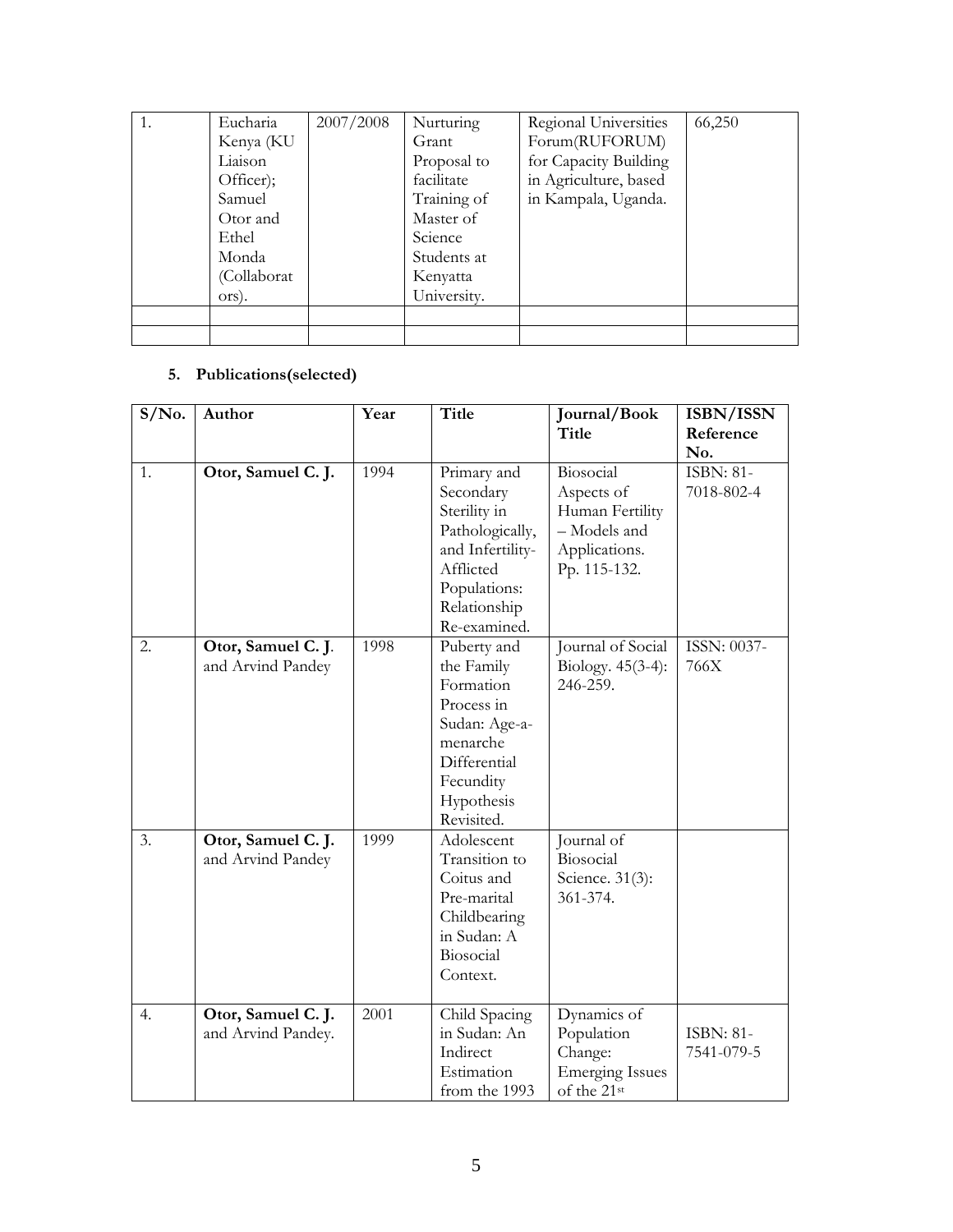|    |                                                                                |      | Census Data.                                                                                                                                                         | Century. Pp. 47-<br>52.                                                                                            |                          |
|----|--------------------------------------------------------------------------------|------|----------------------------------------------------------------------------------------------------------------------------------------------------------------------|--------------------------------------------------------------------------------------------------------------------|--------------------------|
| 5. | Mugendi, D., M.<br>Mucheru, J. Kung'u,<br>S. Otor, A. Michemi<br>and J. Mugwe. | 2001 | Soil Fertility<br>Improvement<br>Strategies for<br>Increased<br>Food<br>Production in<br>the Central<br>Highlands of<br>Kenya.                                       | Journal of<br>African Crop<br>Science Society.<br>Vol. 5: 897-904.                                                 | ISSN: 1023-<br>070X/2001 |
| 6. | Otor, Samuel C. J.<br>and Arvind Pandey                                        | 2002 | Sub-fecundity<br>and its<br>Reproductive<br>Health<br>Implications:<br>An Analysis of<br>Change and<br>Continuity in<br>Parity<br>Distribution<br>in Sudan.          | Journal. of the<br>Indian<br>Association for<br>the Study of<br>Population.<br>$31(1): 37-49.$                     | ISSN: 0970-<br>454X      |
| 7. | Otor, Samuel C. J.                                                             | 2003 | Heterogeneous<br>Social<br>Environment<br>and Optimal<br><b>Family Size</b><br>Strategies in<br>Sub-Saharan<br>Africa:<br>Implications<br>for Empirical<br>Research. | Population<br>Association of<br>Kenya<br>Occasional<br>Publication. Pp.<br>$1 - 12.$                               | ISBN: 9966-<br>9701-0-4  |
| 8. | Pandey, Arvind and<br>Samuel C. J. Otor                                        | 2005 | Analysing<br>Infertility in<br>Sub-Saharan<br>Africa: A Case<br>of Sudan.                                                                                            | Journal of<br>Empirical<br>Research is<br>Social Science<br>(JERSS). 1(1): 1-<br>15.                               | ISSN: 0973-<br>2985.     |
| 9. | Otor, Samuel C. J.<br>and Arvind Pandey.                                       | 2006 | A Life-Length<br>Model of<br>Female<br>Adolescent<br>Sexual<br>Behaviour:<br>Implications<br>for Policy<br>Options.                                                  | Demography India,<br>Journal of the<br>Indian<br>Association for<br>the Study of<br>Population.<br>35(2): 233-246. | ISSN: 0970-<br>454X      |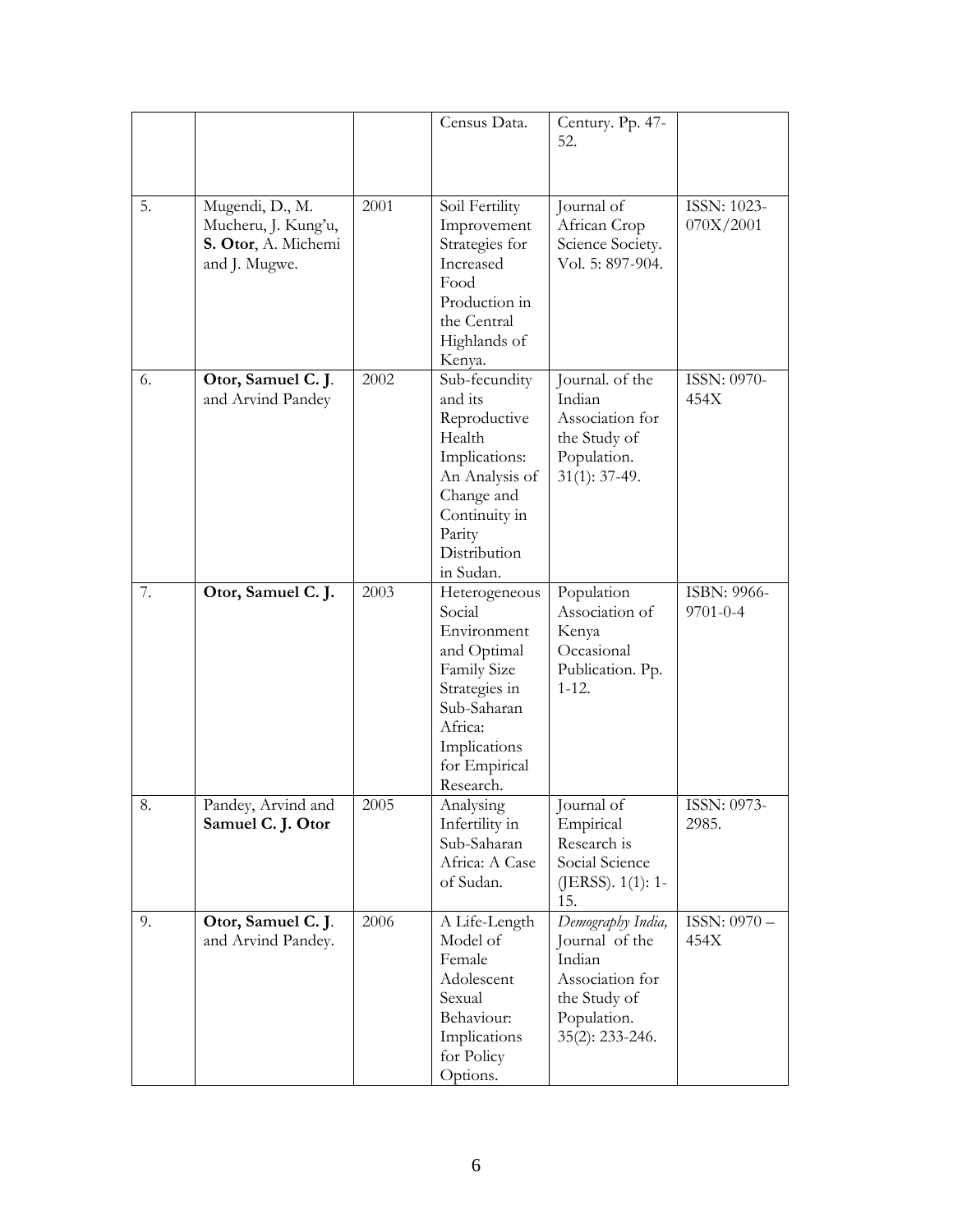| 10. | Waswa, F., Samuel<br>C. J. Otor and<br>Daniel Mugendi.                             | 2006<br>2006 | Environment<br>and<br>Sustainable<br>Development<br><b>Nexus</b>                                                                           | Environment<br>and Sustainable<br>Development-<br>A Guide for<br>Tertiary<br>Education in<br>Kenya (Vol.1).<br>Pp. 1-19.    | ISBN: 9966-<br>776-02-8         |
|-----|------------------------------------------------------------------------------------|--------------|--------------------------------------------------------------------------------------------------------------------------------------------|-----------------------------------------------------------------------------------------------------------------------------|---------------------------------|
| 11. | Maina, L., G. Owino<br>and Samuel C. J.<br>Otor.                                   |              | Gender and<br>Environmental<br>Management                                                                                                  | Environment<br>and Sustainable<br>Development-<br>A Guide for<br>Tertiary<br>Education in<br>Kenya(Vol. 1).<br>Pp. 142-157. | ISBN: 9966-<br>776-02-8         |
| 12. | Otewa, John,<br>Richard Kerich,<br>Samuel C. J. Otor<br>and James E.<br>Otiende.   | 2007         | Mainstreaming<br>Environment<br>and<br>Sustainability<br>in Pupils'<br>Perception:<br>Challenges for<br>Tertiary<br>Education in<br>Kenya. | Environment<br>and Sustainable<br>Development-<br>A Guide for<br>Higher<br>Education in<br>Kenya (Vol. II).<br>Pp. 39-48.   | ISBN: 9966-<br>776-34-6         |
| 13. | Kung'u, James B.<br>and Samuel C. J.<br>Otor.                                      | 2008         | The Role of<br>Forestry<br>Education in<br>Rural<br>Strategies to<br>Cope with<br>$HIV/AIDS$ in<br>Sub-Saharan<br>Africa.                  | <b>New</b><br>Perspectives in<br>Forestry<br>Education. Pp.<br>401-412.                                                     | ISBN: 978-<br>92-9059-221-<br>1 |
| 14. | Kung'u, James B.,<br>Esther Wangombe<br>and Samuel C. J.<br>Otor.                  | 2008         | Community<br>Participation<br>in Dry Land<br>Forest<br>Conservation:<br>The Case of<br>Nuu and Iveti<br>Hills in Kenya.                    | African Journal<br>οf<br>Environmental<br>Studies and<br>Development<br>$(AJESD)$ . $1(1)$ :<br>87-91.                      | ISSN: 1995-<br>1329             |
| 15. | Achieng, Celline O.,<br>Samuel C. J. Otor,<br>Ayub N. Macharia<br>and Peter Okoth. | 2009         | Policy<br>Framework for<br>Utilization and<br>Conservation<br>of Below-<br>Ground<br>Biodiversity in<br>Kenya                              | Journal of<br>Topical and<br>Subtropical<br>Agroecosystems.<br>$11(2): 397-405.$                                            | ISSN: 1870-<br>0462             |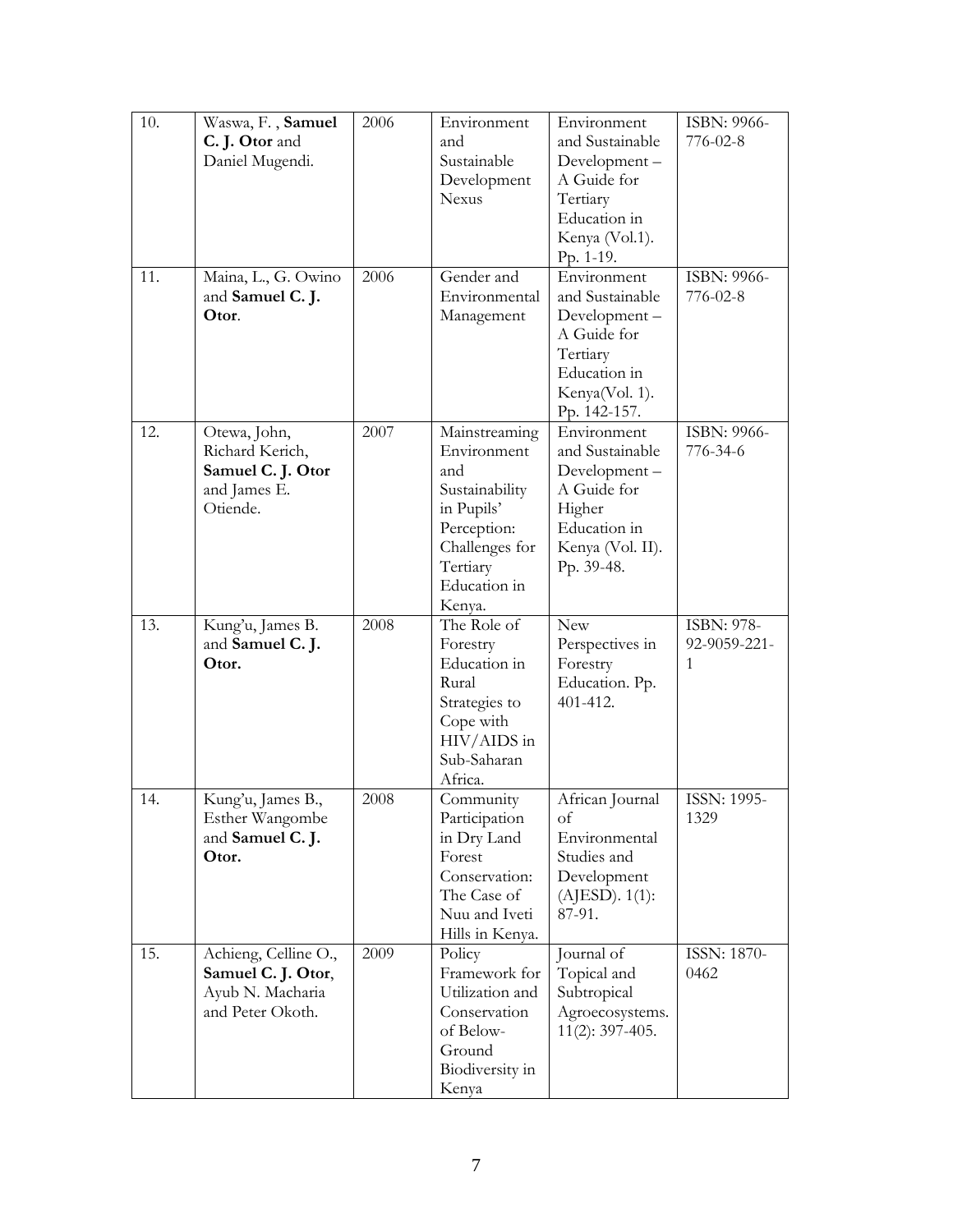| 16. | Mukolwe, Gaudencia<br>O., Samuel C. J.<br>Otor and Ayub N.<br>Macharia. | $(\ln)$<br>Press) | Mothers as<br>High Risk<br>Sub-<br>Population in<br>Malaria<br>Transmission<br>in Bondo<br>District in<br>Kenya:<br>Implications<br>for Control<br>Strategies. | African Journal<br>оf<br>Environmental<br>Studies and<br>Development<br>(AJESD). | ISSN: 1995-<br>1329        |
|-----|-------------------------------------------------------------------------|-------------------|----------------------------------------------------------------------------------------------------------------------------------------------------------------|----------------------------------------------------------------------------------|----------------------------|
| 17. | Tonui, Warkach K.<br>Samuel C. J. Otor<br>and Ephantus W.<br>Kabiru.    | (In<br>Press)     | Malaria<br>Control at<br>District Level<br>in the<br>Highlands of<br>Western<br>Kenya: A Case<br>Study of<br>Kericho<br>District.                              | African Journal<br>of<br>Environmental<br>Studies and<br>Development<br>(AJESD). | <b>ISSN: 1995-</b><br>1329 |
|     |                                                                         |                   |                                                                                                                                                                |                                                                                  |                            |
|     |                                                                         |                   |                                                                                                                                                                |                                                                                  |                            |
|     |                                                                         |                   |                                                                                                                                                                |                                                                                  |                            |
|     |                                                                         |                   |                                                                                                                                                                |                                                                                  |                            |

## **6. Affiliation to Professional Bodies(Current/Past)**

| S/No | Name of professional body                                                         |
|------|-----------------------------------------------------------------------------------|
| 1.   | Member of the African Statistical Association (AFSA).                             |
| 2.   | Member of the Indian Society of Probability and Statistics (ISPS).                |
| 3.   | Member of the Indian Society of Medical Statistics (ISMS).                        |
| 4.   | Member of the International Biometrics Society (IBS).                             |
| -5.  | Member of the International Union for the Scientific Study of Population (IUSSP). |
| -6.  | Member of the International Environmetrics Society (TIES).                        |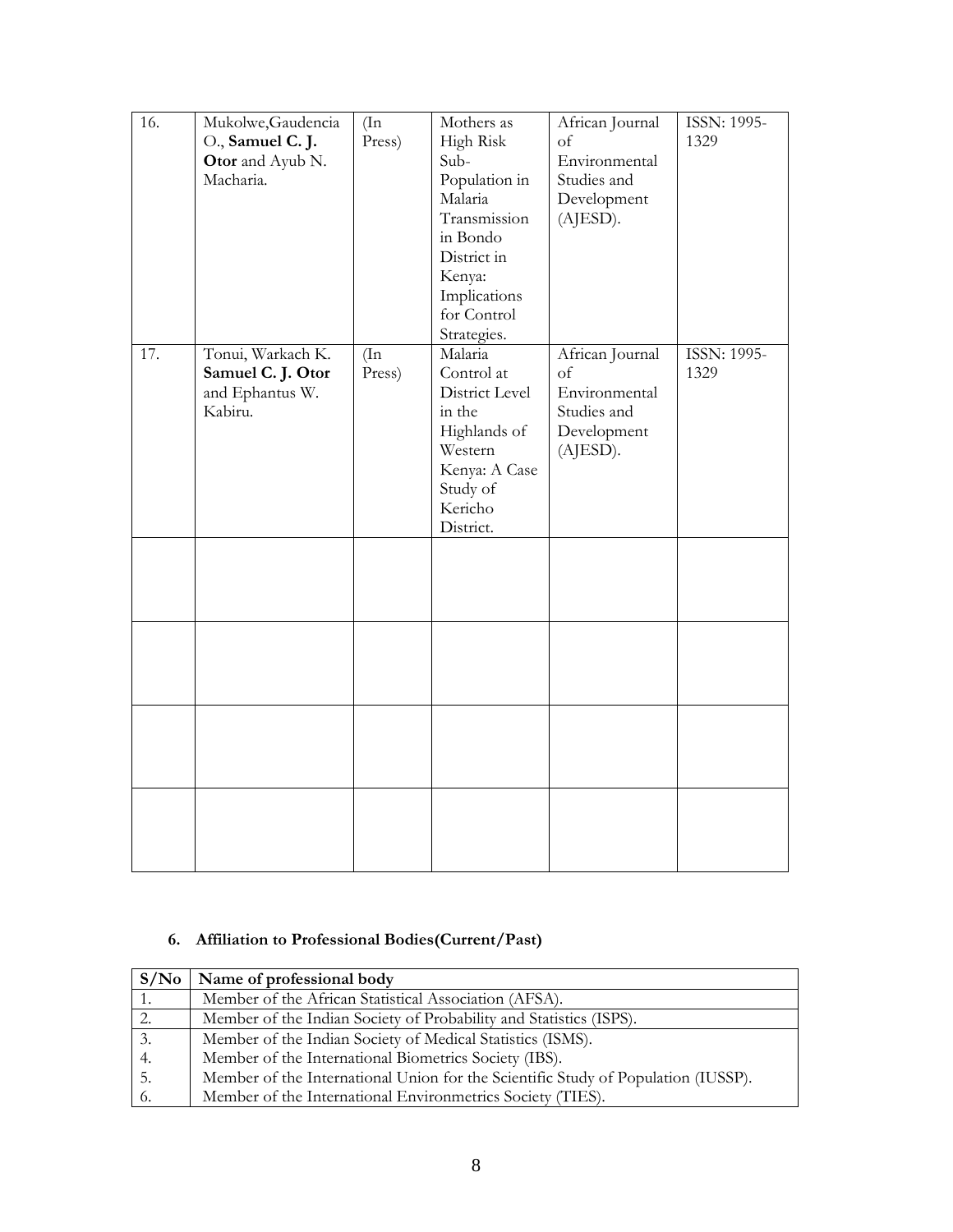| 7. | Member of the Eastern Africa Environmental Network (EAEN).                            |
|----|---------------------------------------------------------------------------------------|
| 8. | Member of the Population Association of Kenya (PAK).                                  |
| 9. | Member of the Organization for Social Science Research in Eastern and Southern Africa |
|    | $\sim$ (OSSREA).                                                                      |

# **7. National and International awards and Recognitions**

| S/N <sub>0</sub> | Name of award or           | <b>Awarding Organization/Body</b>    | Year |
|------------------|----------------------------|--------------------------------------|------|
|                  | Recognition                |                                      |      |
|                  | Vice-Chancellor's Award    | Kenyatta University, Nairobi, Kenya. | 2001 |
|                  | on Publications.           |                                      |      |
| 2.               | Environmental Leadership   | Eastern Africa Environmental Network | 2007 |
|                  | Award.                     | (EAEN), Nairobi, Kenya.              |      |
| 3.               | Certificate of Recognition | Kenyatta University, Nairobi, Kenya. | 2008 |
|                  | for the University's       |                                      |      |
|                  | Attainment of First        |                                      |      |
|                  | Position in Performance    |                                      |      |
|                  | Contracting 2006/2007      |                                      |      |
|                  | Cycle.                     |                                      |      |

## **8. External Examination (if any)**

| S/N <sub>0</sub> | Institution                               | Year |                         |
|------------------|-------------------------------------------|------|-------------------------|
|                  | Population Studies and Research Institute |      | $1. \quad 2000 - 2004.$ |
|                  | (PSRI), University of Nairobi, Kenya.     |      | 2. $2008 - To date.$    |
|                  | University of Dar Es Salaam, Tanzania.    |      | 1.2004.                 |
|                  |                                           |      | 2005.                   |
|                  | Banaras Hindu University, India.          |      | 2008.                   |

## **9. Supervision of postgraduate students (if any)**

| S/N <sub>0</sub> | Name of                 | Thesis title     | Status of project(e.g.Fiest year etc) |
|------------------|-------------------------|------------------|---------------------------------------|
|                  | student/Institution     |                  |                                       |
| $\mathbf I$      | <b>PhD</b> Students     |                  |                                       |
| 1.               | John O. Otewa $(PhD)$ – | Pupils'          | Completed and graduated in 2006.      |
|                  | Dept. of Environmental  | Understanding of |                                       |
|                  | Sciences, Kenyatta      | the Concept of   |                                       |
|                  | University.             | Environment: A   |                                       |
|                  |                         | Case Study of    |                                       |
|                  |                         | Standard Seven   |                                       |
|                  |                         | Pupils in Nyanza |                                       |
|                  |                         | Province, Kenya. |                                       |
| 2.               | Kipkorir W. Tonui       | Environmental    |                                       |
|                  | $(PhD)$ – Dept. of      | Determinants of  | Completed and graduated in 2008.      |
|                  | Environmental           | Patterns and     |                                       |
|                  | Sciences, Kenyatta      | Trends of        |                                       |
|                  | University.             | Occurrence of    |                                       |
|                  |                         | Unstable Malaria |                                       |
|                  |                         | in Kericho       |                                       |
|                  |                         | District, Kenya. |                                       |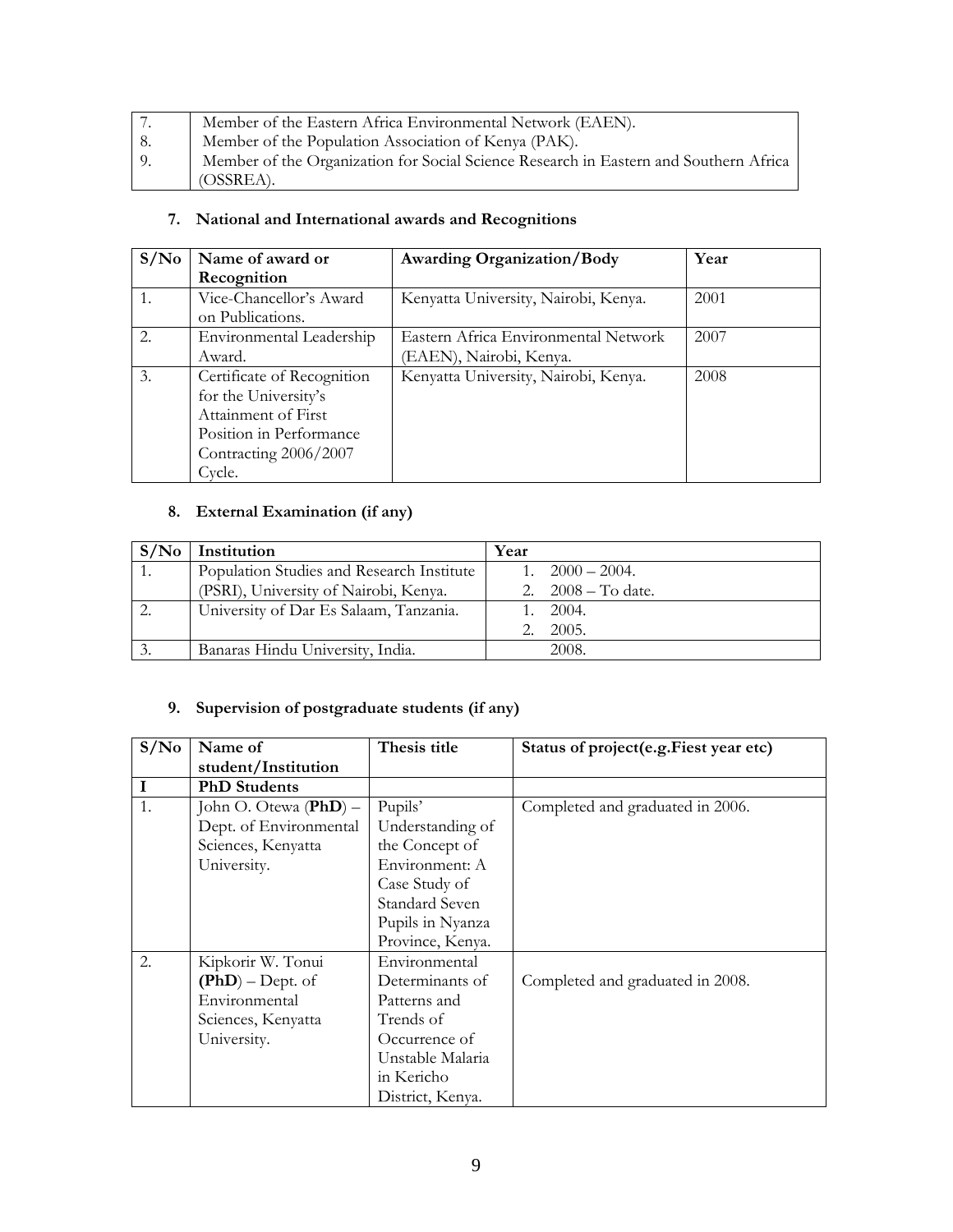| 3. | Gaudencia M. Okumbe      | Environmental         | Completed and graduated in 2009. |
|----|--------------------------|-----------------------|----------------------------------|
|    | $(PhD)$ – Dept. of       | Determinants of       |                                  |
|    | Environmental            | Maternal              |                                  |
|    | Sciences, Kenyatta       | Morbidity and         |                                  |
|    | University.              | Mortality in Bondo    |                                  |
|    |                          | District, Kenya.      |                                  |
|    |                          |                       |                                  |
|    |                          |                       |                                  |
| 4. | John Mageror Makoha      | Environmental         | On-going.                        |
|    | $(PhD)$ – School of      | Determinants of       |                                  |
|    | Environmental Studies,   | Infant and Child      |                                  |
|    | Moi University.          | Mortality in Rural    |                                  |
|    |                          | Kenya: A Case         |                                  |
|    |                          | Study of Busia        |                                  |
|    |                          | District, Kenya.      |                                  |
| 5. | Daniel G. Manguriu       | Information           | On-going.                        |
|    | $(PhD)$ – Dept. of       | <b>Exchange Among</b> |                                  |
|    | Environmental            | Stakeholders in       |                                  |
|    | Education, Kenyatta      | Participatory-        |                                  |
|    | University.              | Dissemination of      |                                  |
|    |                          | Soil Fertility        |                                  |
|    |                          | Improvement           |                                  |
|    |                          | Technologies in       |                                  |
|    |                          | Meru South and        |                                  |
|    |                          | Mbeere Districts      |                                  |
|    |                          | of Kenya.             |                                  |
| 6. | Phares B. O. Ochola      | The Determinants      | On-going.                        |
|    | $(PhD)$ – School of      | of E-Commerce         |                                  |
|    | Business, Kenyatta       | Adoption In           |                                  |
|    | University.              | Selected Small and    |                                  |
|    |                          | Medium                |                                  |
|    |                          | Enterprises: A        |                                  |
|    |                          | Case of Nairobi,      |                                  |
|    |                          | Kenya.                |                                  |
| 7. | Francis K. Kiarie (PhD)  | HIV/AIDS              |                                  |
|    | - Dept. of Management    | Prevalence in         | On-going.                        |
|    | Science, Kenyatta        | Kenya:                |                                  |
|    | University.              | Application of        |                                  |
|    |                          | <b>USAID</b>          |                                  |
|    |                          | Estimation and        |                                  |
|    |                          | Projection Package    |                                  |
|    |                          | and Bayesian          |                                  |
|    |                          | Melding Model.        |                                  |
| 8. | Vincent Onguso Oeba      | Statistical           | On-going.                        |
|    | $(PhD) - Dept.$ of       | Modelling of          |                                  |
|    | Environmental            | Forest Cover and      |                                  |
|    | Sciences, Kenyatta       | Carbon                |                                  |
|    | University.              | Sequestration in      |                                  |
|    |                          | Central Kenya.        |                                  |
| 9. | <b>Beatrice Ghettuba</b> | Impacts of Climate    | On-going.                        |
|    | Akunga (PhD) - Dept.     | Change and            |                                  |
|    | of Environmental         | Variability on        |                                  |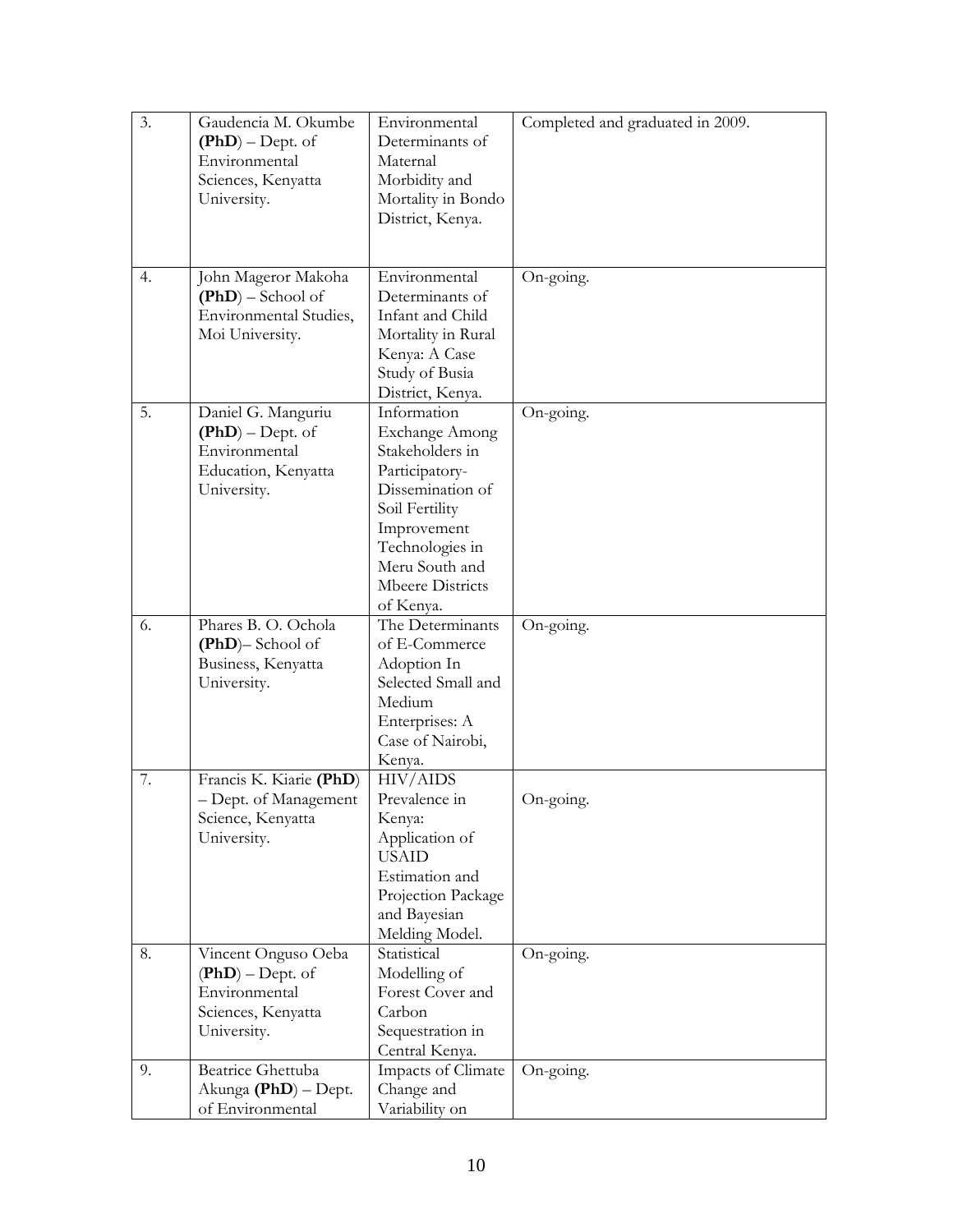|     | Sciences, Kenyatta     | Coastal Small-           |                 |
|-----|------------------------|--------------------------|-----------------|
|     | University.            | Scale Inshore            |                 |
|     |                        | Fishing in Kenya.        |                 |
| 10. | Joseph Kurauka Kathiai | Comparative              | Proposal stage. |
|     | $(PhD)$ – Dept. of     | Analysis of Soil         |                 |
|     | Environmental          | Fertility                |                 |
|     | Sciences, Kenyatta     | Implication of           |                 |
|     | University.            | <b>Integrating Trees</b> |                 |
|     |                        | with Food Crops          |                 |
|     |                        | in Different Agro-       |                 |
|     |                        | Ecosystems in            |                 |
|     |                        | Kenva.                   |                 |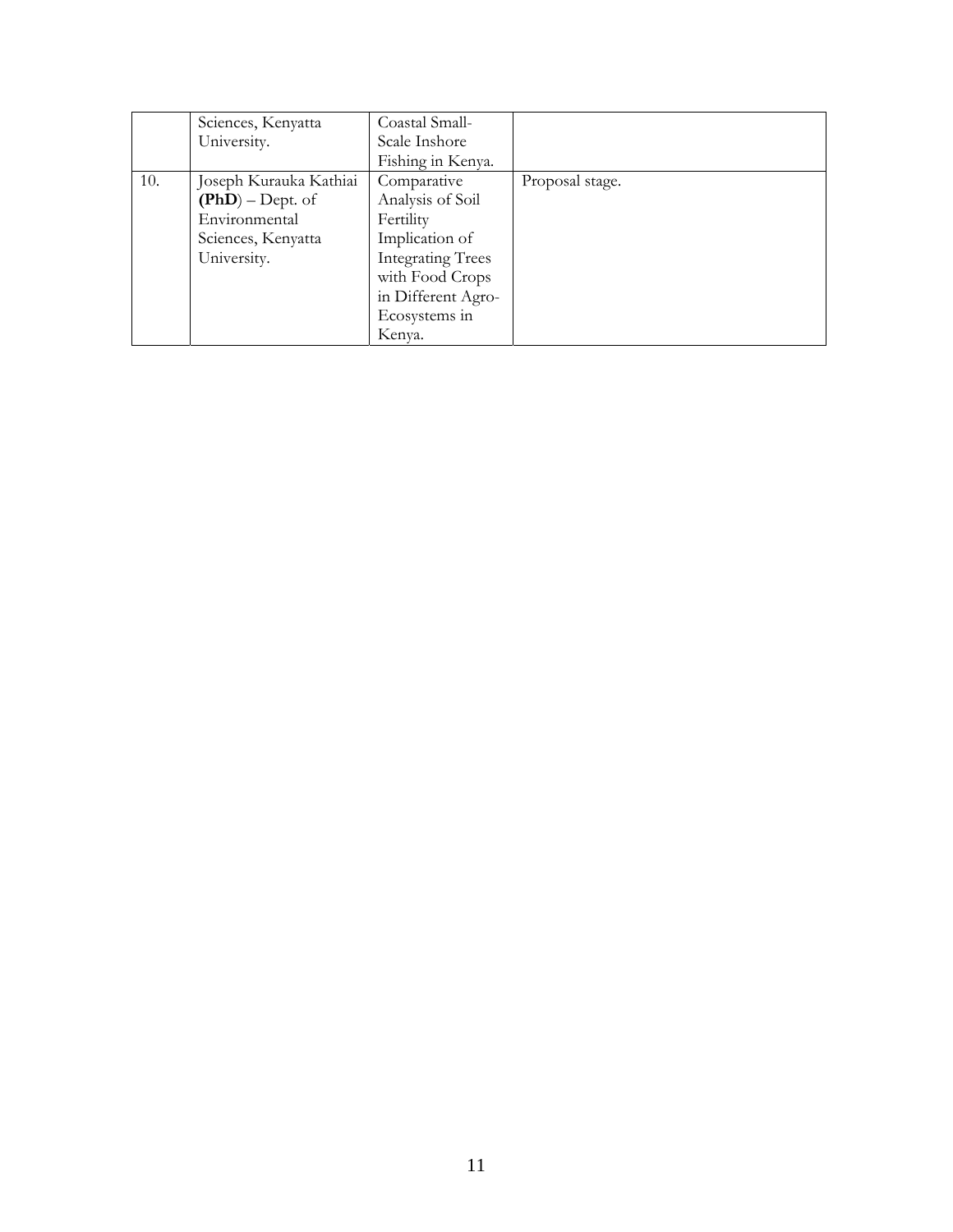| $\mathbf{I}$ | Masters/Postgraduate    |                          |                                  |
|--------------|-------------------------|--------------------------|----------------------------------|
|              | <b>Project Students</b> |                          |                                  |
| 1.           | Joseph Kibet Tanui      | Farmer-Trainer           | Completed and graduated in 2002. |
|              | (Masters) – School of   | Extension                |                                  |
|              | Environmental Studies,  | Approach in              |                                  |
|              | Kenyatta University.    | Agroforestry: An         |                                  |
|              |                         | Application of           |                                  |
|              |                         | Cost-Benefit             |                                  |
|              |                         | Analysis in              |                                  |
|              |                         | <b>Selected Projects</b> |                                  |
|              |                         | in Kenya.                |                                  |
| 2.           | Duncan Odiwour          | The Influence of         | Completed and graduated in 2003. |
|              | Onyango (Masters) -     | Land Use Patterns        |                                  |
|              | School of               | o Runoff and Soil        |                                  |
|              | Environmental Studies,  | Erosion in the           |                                  |
|              | Kenyatta University.    | River Nyando             |                                  |
|              |                         | Basin at Kobong'o        |                                  |
|              |                         | Area in Kenya.           |                                  |
| 3.           | Elizabeth W. Mwangi     | Small-Holder             | Completed and graduated in 2003. |
|              | (Masters) - School of   | Farmers'                 |                                  |
|              | Environmental Studies,  | Marketing                |                                  |
|              | Kenyatta University.    | Channels for On-         |                                  |
|              |                         | farm Timber in           |                                  |
|              |                         | Kenya.                   |                                  |
| 4.           | Ruth Kangai Adiel       | Assessment of            | Completed and graduated in 2004. |
|              | (Masters) – School of   | <b>Factors Affecting</b> |                                  |
|              | Environmental Studies,  | Adoption of Soil         |                                  |
|              | Kenyatta University.    | Fertility                |                                  |
|              |                         | Improvement              |                                  |
|              |                         | Technologies in          |                                  |
|              |                         | Kenya: The Case          |                                  |
|              |                         | of Kirege, Chukka        |                                  |
|              |                         | Division.                |                                  |
| 5.           | Esther M. Wangombe      | <b>Forest Resource</b>   | Completed and graduated in 2004. |
|              | (Masters) - School of   | Valuation: A Case        |                                  |
|              | Environmental Studies,  | Study of Nuu and         |                                  |
|              | Kenyatta University.    | Iveti Hills in           |                                  |
|              |                         | Eastern Province,        |                                  |
|              |                         | Kenya.                   |                                  |
| 6.           | Joseph Kurauka Kathiai  | An Investigation         | Completed and graduated in 2005. |
|              | (Masters) – School of   | of Wood Products         |                                  |
|              | Environmental Studies,  | Consumption in           |                                  |
|              | Kenyatta University.    | Kisumu Town,             |                                  |
|              |                         | Kenya:                   |                                  |
|              |                         | Implications for         |                                  |
|              |                         | <b>Sustained Tree</b>    |                                  |
|              |                         | Planting.                |                                  |
| 7.           | Barake Lukas Moenga     | Community-Based          | Completed and graduated in 2005. |
|              | (Masters) – School of   | Interventions for        |                                  |
|              | Environmental Studies,  | Sustainable              |                                  |
|              | Kenyatta University.    | Management of            |                                  |
|              |                         | the Mount Kenya          |                                  |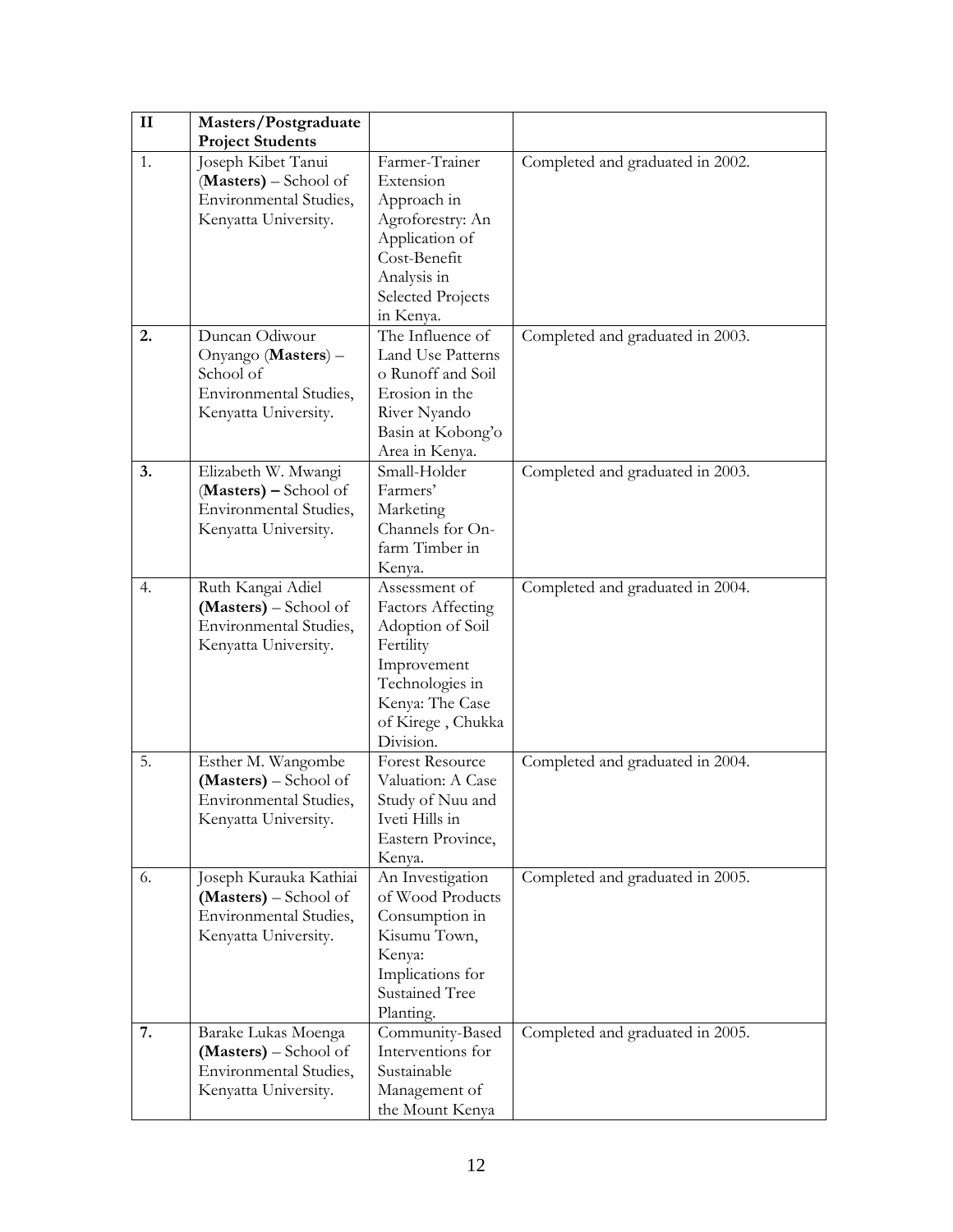| Ecosystem: A<br>Study of Hombe<br>Forest Area. |  |
|------------------------------------------------|--|
|------------------------------------------------|--|